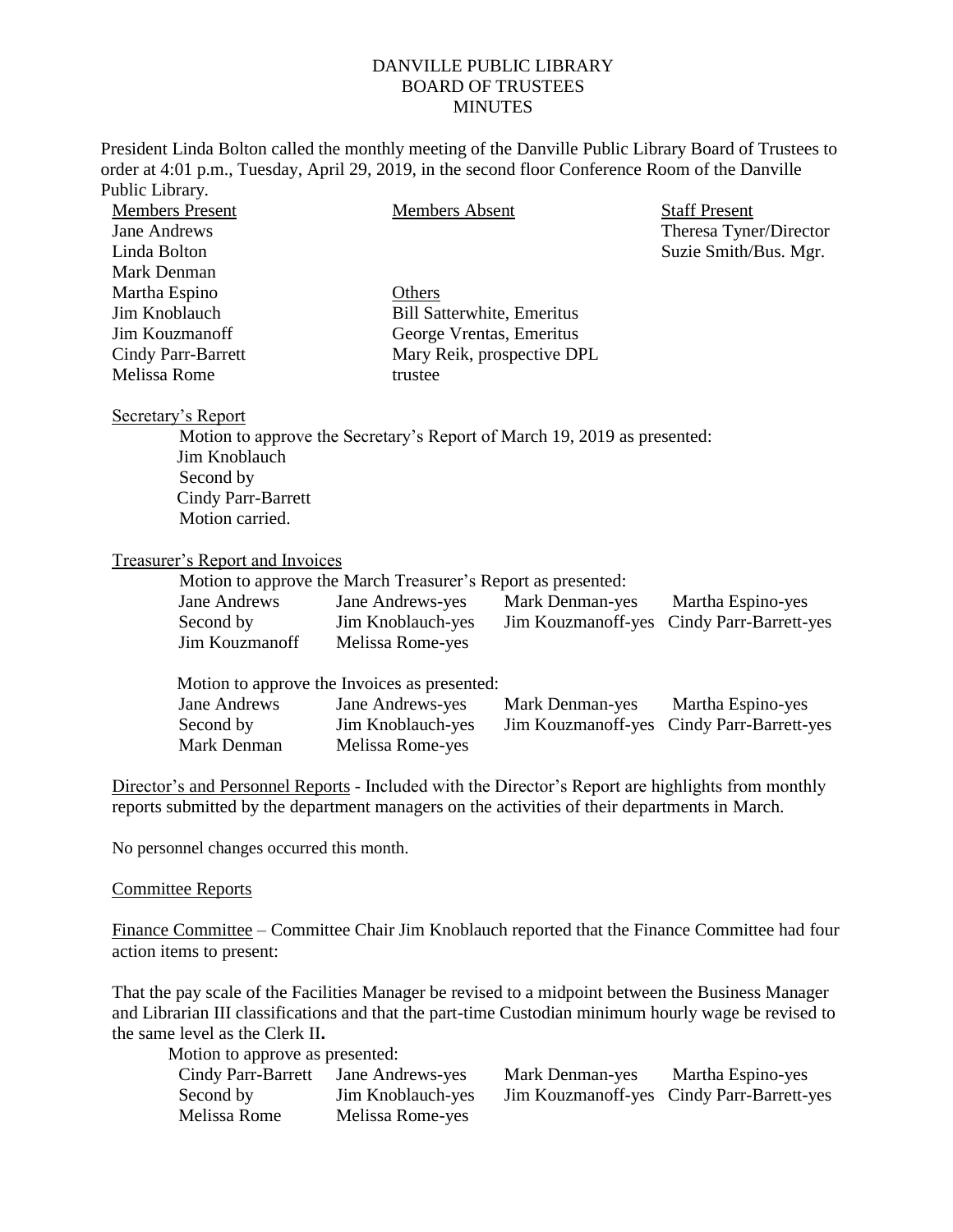Page 2 April 29, 2019 Board Minutes

That the library employees receive increases effective May 1, 2019, under the following guidelines: 1. Employees, including the Library Director, who have completed at least six months of satisfactory employment at the library, will receive a 2% increase.

2. Employees who have completed less than six months of satisfactory employment at the library will receive an increase upon completing six months of satisfactory employment at the library.

3. Adjustments to the pay for the Facilities Manager and Custodian positions reflect changes to the Classification and Pay Scale adjustments.

Motion to approve as presented:

| Jane Andrews          | Jane Andrews-yes  | Mark Denman-yes | Martha Espino-yes                          |
|-----------------------|-------------------|-----------------|--------------------------------------------|
| Second by             | Jim Knoblauch-yes |                 | Jim Kouzman off-yes Cindy Parr-Barrett-yes |
| <b>Jim Kouzmanoff</b> | Melissa Rome-yes  |                 |                                            |

That the Danville Public Library Board approve the revised budget for Fiscal Year 2019-2020 as presented. The bottom-line budget revenues and expenditures remain the same.

Motion to approve as presented:

| Mark Denman  | Jane Andrews-yes  | Mark Denman-yes | Martha Espino-yes                          |
|--------------|-------------------|-----------------|--------------------------------------------|
| Second by    | Jim Knoblauch-yes |                 | Jim Kouzman off-yes Cindy Parr-Barrett-yes |
| Melissa Rome | Melissa Rome-yes  |                 |                                            |

That \$275 [amended to \$1,000] in revenues from copier fees be transferred from the General Fund to the Building Fund to be used to pay copier lease payments.

Motion to approve as amended:

| <b>Jim Kouzmanoff</b> | Jane Andrews-yes  | Mark Denman-yes | Martha Espino-yes                          |
|-----------------------|-------------------|-----------------|--------------------------------------------|
| Second by             | Jim Knoblauch-yes |                 | Jim Kouzman off-yes Cindy Parr-Barrett-yes |
| Jane Andrews          | Melissa Rome-yes  |                 |                                            |

The Finance Committee's next meeting is Tuesday, May 21, 2019, at 3:45 p.m. in the second floor conference room.

Building Committee – Committee Chair Jim Knoblauch reported that the Building Committee meeting did not meet this month. He noted that the department monthly report mentioned that the elevator had been serviced three times and new security cameras were purchased and installed (a fourth camera was repositioned).

The committee's next meeting is Tuesday, June 11, 2019, at 4:15 p.m. in the second floor conference room.

Policy Committee – The Policy Committee's next meeting is Tuesday, May 14, 2019, at 4:15 p.m. in the second floor conference room.

Technology Committee – The Technology Committee had no action items to present.

Old Business – none.